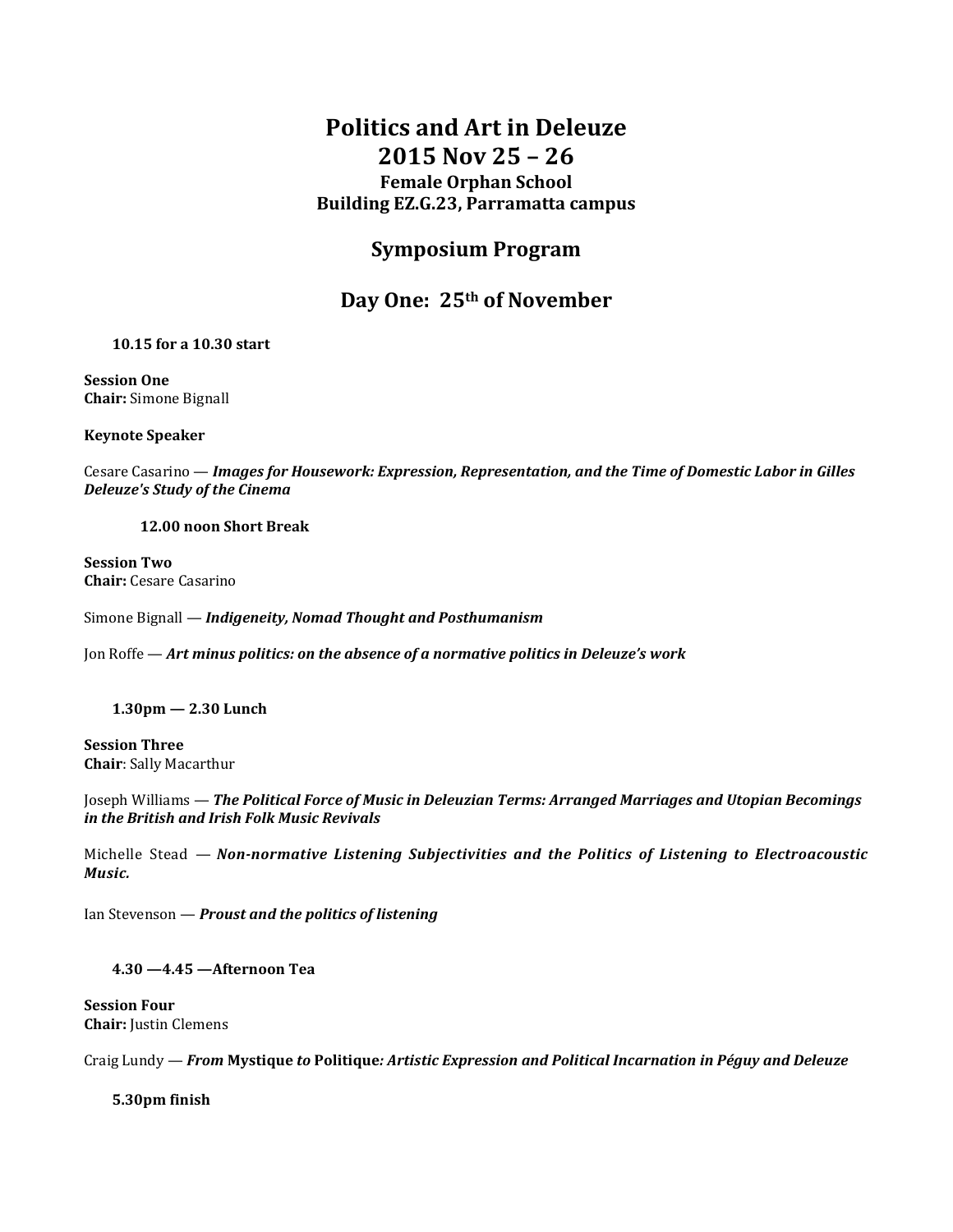## **Day Two: 26th of November**

#### **9.15 start**

**Session One Chair:** Ian Stevenson

Sally Macarthur— *The Minor and the Political: Women Making Women's Music*

Christina Green — *The Lesbian Composer through a Deleuzian Lens*

**10.45 —11.15 Morning Tea**

**Session Two Chair:** Paul Patton

Hannah Stark — *Love and Utopia in John Cameron Mitchell's Shortbus*

Gregory Flaxman — *Off-Frame*

### **12.45 — 1.45 Lunch**

**Session Three Chair:** Hannah Stark

Paul Patton — *Political concepts, aesthetics and the method of dramatization*

Norma Lam-Saw — *Deleuze's New Christ, Bartleby the Scrivener*

### **3.15 — 3.30 Afternoon Tea**

**Session Four Chair:** Gregory Flaxman

Justin Clemens — **Deleuze's Quartenary Epic**

Sabrina Achilles — *The art of living in art: Becoming and art's immanent ethico-politics.*

**5.00pm finish**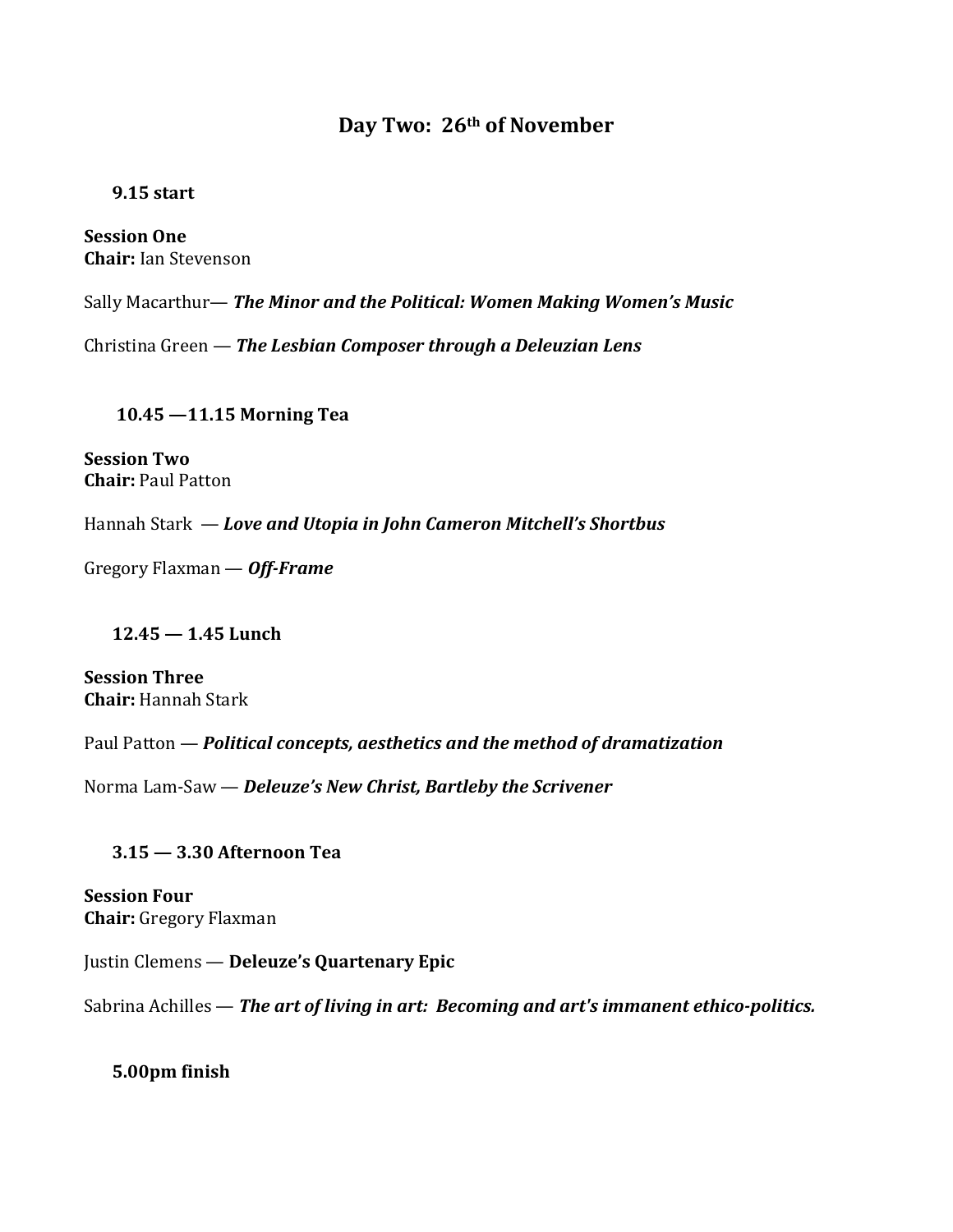#### **Keynote Speaker: Cesare Casarino**

### *Images for Housework: Expression, Representation, and the Time of Domestic Labor in Gilles Deleuze's Study of the Cinema*

This lecture argues that Gilles Deleuze's two-volume study of the cinema pivots around two interrelated theses, namely, that cinema is a medium of expression and that cinema is the expression of time. Further, this lecture argues that in articulating these two interrelated theses about the cinema, Deleuze's study of the cinema constitutes a 'sequel' and a re-elaboration of his earlier investigations of Baruch Spinoza's philosophy in *Expressionism in Philosophy*. Finally, this lecture investigates the crucial role played by the time of domestic labor in Deleuze's theorization of cinema as medium of expression and as expression of time.

Cesare Casarino is Chair of the Department of Cultural Studies and Comparative Literature at the University of Minnesota. He is the author of *Modernity at Sea: Melville, Marx, Conrad in Crisis* (2002), co-author (with Toni Negri) of *In Praise of the Common: A Conversation on Philosophy and Politics* (2008), co-editor of the volume of essays *Marxism Beyond Marxism* (1996), as well as senior editor of the journal *Cultural Critique*. He has published widely on literature, cinema, and philosophy.

### **Sabrina Achilles** *The art of living in art: Becoming and art's immanent ethico-politics.*

It is not surprising that Deleuze and Guattari begin their chapter on Becoming — *1730:Becoming-Intense, Becoming-Animal, Becoming-Imperceptible*… with two ornamented ceramics from antiquity depicting canid-man images, possibly those of Wepwawet. But, as this paper explores, it is not the fact of becoming in antiquity that is of most import in the placement of these ceramics but their depiction per se of becoming. In these images is a performing, already found in Lion Man of 40,000 years ago, of becoming, showing a significant link between the graphic and or rhythmic in art and becoming.

This paper, then, considers this significant relationship of art and becoming, in particular, in relation to the assemblage-sign in art and its subsequent immanence, which in turn results in an ethico-politics. Where becoming is frequently discussed in terms of a movement away from Humanism etcetera, this paper, then, considers the way in which that movement in art is towards ethico-politics.

The paper considers becoming as the art of living and the art of living in art. The aesthetic is considered in terms of becoming, and art in terms of a tension between becoming and the molar forces that impinge upon becoming.

The paper considers Lars von Trier's *Melancholia* (2011) and *Nymphomaniac* (2013) in all the above respects.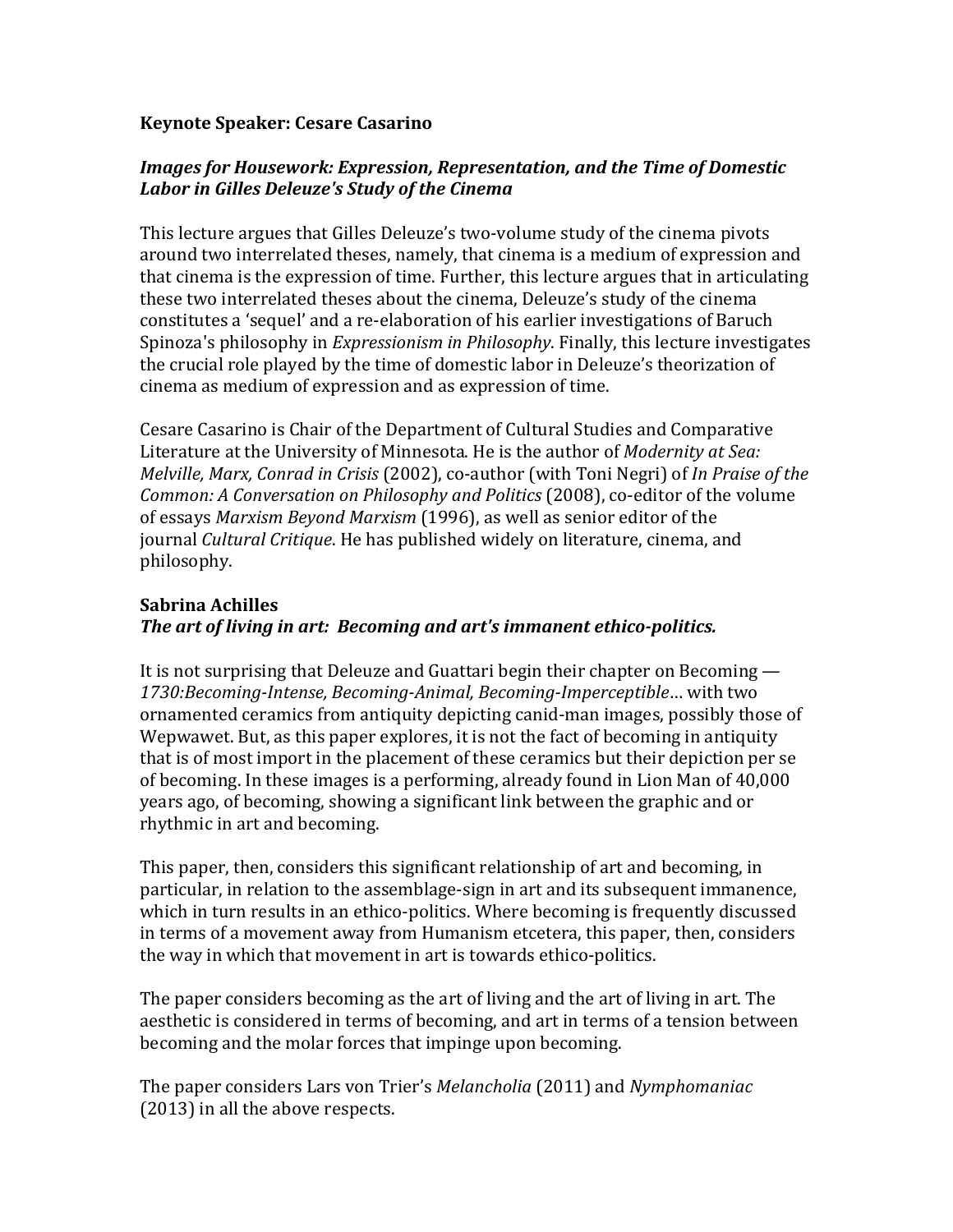**Sabrina Achilles** is a lecturer in the [School of Humanities and Communication Arts](https://www.uws.edu.au/hca_archive/school_of_humanities_and_communication_arts) at Western Sydney University. Her key publications consider the literary in terms of an ethics for a concern for the self, these include *Waste* (a novel, 1996), and *Literature, Ethics and Aesthetics: Applied Deleuze and Guattari* (Palgrave, 2012).

#### **Simone Bignall** *Indigeneity, Nomad Thought and Posthumanism*

Are the New Humanities inclusive of Indigenous perspectives and experiences of existence? On the one hand, so-called 'posthumanism' in Continental Philosophy describes features also at the heart of internationally shared Indigenous conceptualisations of *their* humanity as being constituted in inextricable relations with the non-human world. Such philosophies include a refusal of anthropocentrism and human exceptionalism; a constructivist blurring of the subjective boundaries of identity, along with an acknowledgement of trans-species interdependence in interactive social worlds co-inhabited by human and non-human beings; an expressive and process-oriented ontology accompanied by an ecological understanding of the interconnected forces, including non-human agencies, operating formatively within a complex system; and an associated materialist and vitalist ethics of human responsibility, which registers an intimate and ontological connection of humanity with the ecological health of the environment that sustains life and diversifies creative potential. These 'more-than-human' ways of knowing, being and acting have characterised Indigenous ontology, epistemology, axiology and ethology since time immemorial, and today they constitute a significant site of shared identification across the Indigenous world. And yet on the other hand, certainly as it emerges in the Western academy, posthumanism does not acknowledge the prior existence of Indigenous knowledge of this kind. In a solipsistic gesture long typical of Western imperialism, posthumanist theory excludes Indigenous cultural and intellectual authority by remaining blind to the continuing presence and contemporary force of Indigenous concepts of human existence. This exclusion allows Western philosophy to claim the 'New Humanities' as its current 'discovery' and 'establishment', but this apparently 'new' intellectual frontier in fact traces an ancient philosophical terrain already occupied by Indigenous epistemologies and associated modes of human experience. By bringing an Indigenous conceptualisation of 'more-than-human' being into alliance with Western 'posthumanism', my aim in this presentation is to contribute to the ongoing task of intellectual decolonisation in post-colonial contexts such as Australia, where Indigenous and settler peoples continue to struggle with and against the complex legacies of European cultural and territorial imperialism.

Insofar as Western posthumanism and the new Humanities have emerged strongly influenced by the philosophy of Deleuze and Guattari, I enquire about the role played by their philosophy in the continuing elision of Indigenous ontologies. In fact, contrary to more recent posthumanist developments, Deleuze and Guattari explicitly acknowledge Indigeneity as an influence or an inspiration by linking their creative philosophy, conceived as a dynamic constructivism, to the notion of a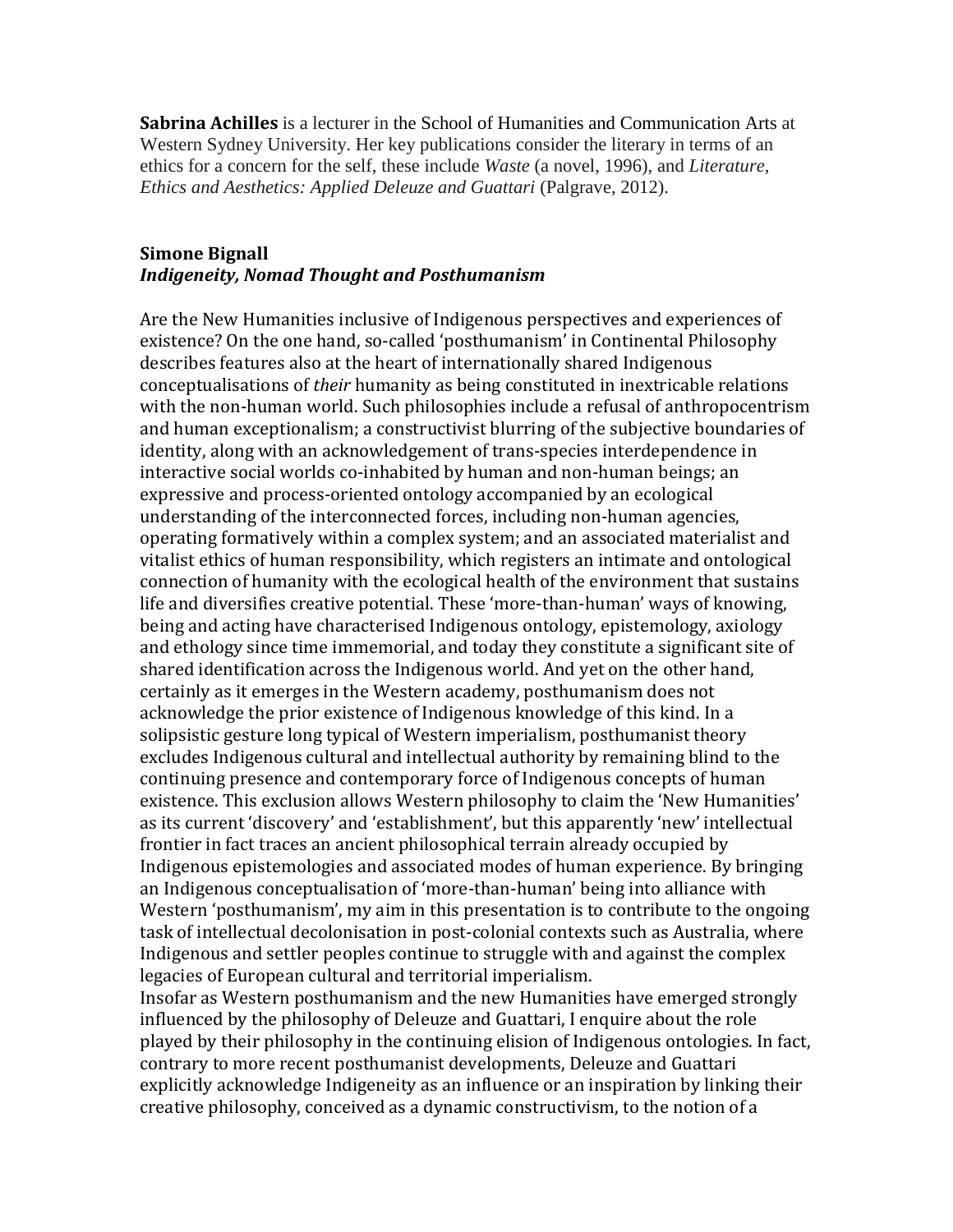'nomad' image of thought. This is not a representational or metaphorical linkage; instead, there is a *constructivist* use made of Indigeneity, which is an idea employed by Deleuze and Guattari as an important element in their philosophical nomadism and their associated political account of the deterritorialising operation of the nomadic war-machine. However, viewed through a critical postcolonial lens, I suggest that Indigeneity receives a concerning expression as a consequence of the cluster of associations Deleuze and Guattari create, as well as by the structuring or constructive role Indigeneity plays in this assemblage. In reality, Indigenous subjectivities are not essentially void, placeless or itinerant; they can be expressively replete and place-based, as we can see in Indigenous Australian concepts such as 'Speaking as Country'. Postcolonial philosophers might fruitfully ask: what is at stake politically when Indigenous subjectivities are imagined erroneously as itinerant and placeless, when (Western) subjectivities are constructed as 'nomad' but nomadism is no longer marked as mode of existence special to Indigenous humanity, and when (Western) subjective transformation is construed as a process of 'becoming-autochthonous'? Who benefits from this construction, and how?

**Simone Bignall** is Senior Researcher in Indigenous Strategy and Engagement at Flinders University in South Australia. She is the author of *Postcolonial Agency: Critique and Constructivism* (Edinburgh 2010). She is co-editor of *Deleuze and the Postcolonial* (with Paul Patton); of *Agamben and Colonialism* (with Marcelo Svirsky); and of *Deleuze and Pragmatism* (with Sean Bowden and Paul Patton). She is currently completing a book titled *Excolonialism: Ethics after Enjoyment*.

### **Justin Clemens** *Deleuze's Quartenary Epic*

Two remarks. First, Deleuze tells us we are to begin in the middle, in the milieu. Second, he proposes to us not only a genealogy, but a geology of morals. Hence the title of this paper. The genre of 'epic' always begins 'in medias res,' that is, in the middle. The 'Quartenary,' in the geologic time scale of the International Commission of Stratigraphy, runs from 2.5 million years ago to the present, and marks an epoch of relatively stable continental tectonics, during which, moreover, human beings emerged. This paper thus sets out to articulate these two elements of Deleuze according to the thinking of art, whereby life and epic, non-linearity and fabulation, ethics and aesthetics, cross.

Bio: Justin Clemens is an Associate Professor at the University of Melbourne. His recent scholarly monographs include *Psychoanalysis is an Antiphilosophy* (Edinburgh UP 2013) and, with A.J. Bartlett and Jon Roffe, *Lacan Deleuze Badiou* (Edinburgh 2014). His long poem *The Mundiad* (Hunter 2013) was shortlisted for the 2014 Kenneth Slessor Prize for Poetry.

### University Site:

[http://culture-communication.unimelb.edu.au/about/staff/assoc-professor-justin](http://culture-communication.unimelb.edu.au/about/staff/assoc-professor-justin-clemens)[clemens](http://culture-communication.unimelb.edu.au/about/staff/assoc-professor-justin-clemens)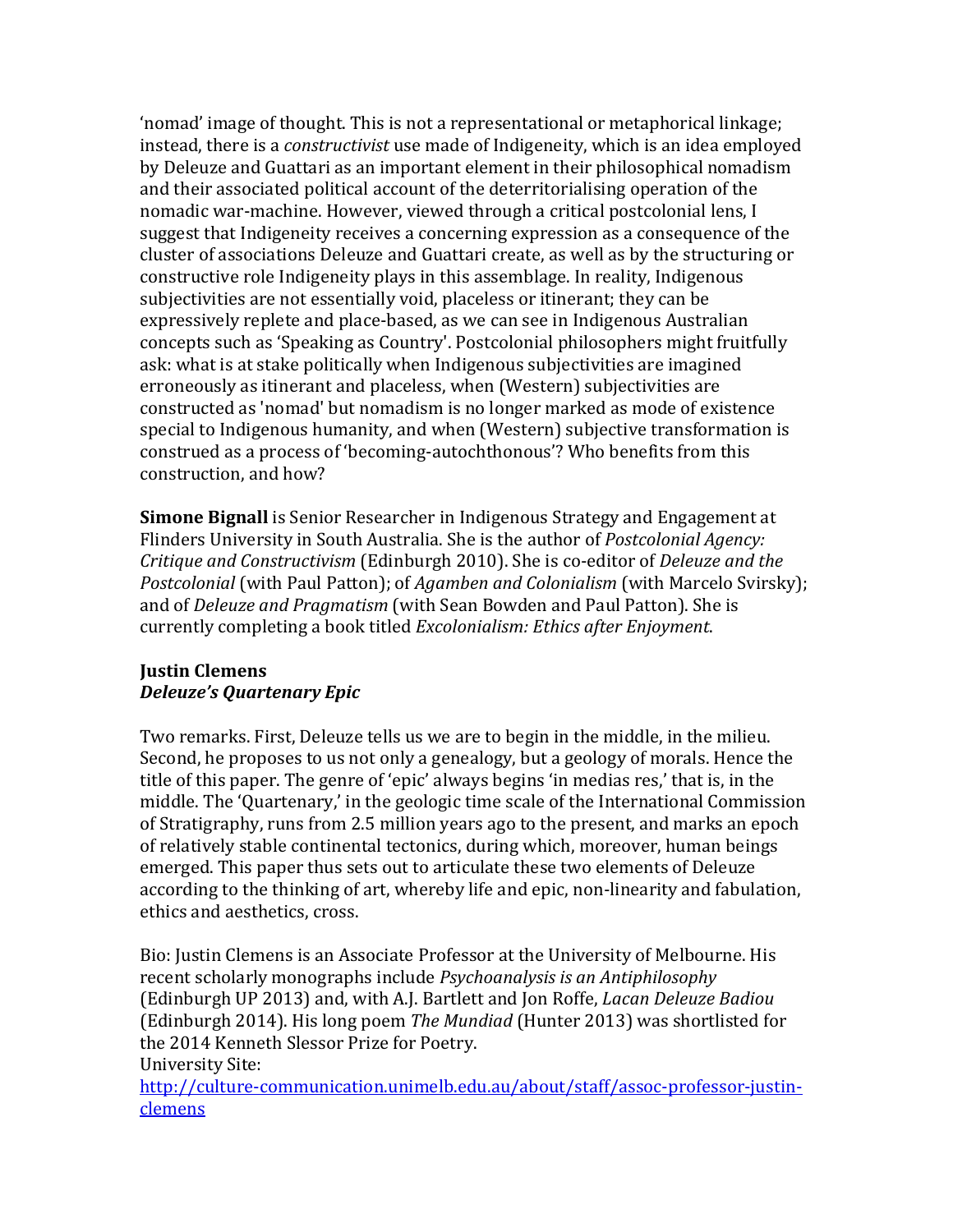### **Gregory Flaxman** *Off-Frame*

While film scholars traditionally use the term "off-screen" (or "off-frame") to designate the space—at once invisible and contiguous, imaginary and specific—that lies beyond the projected frame, this paper contends that the off-screen characterized the history of painting (and related visual arts) well before it ever became a photomechanical property. In relation to the philosophy of Gilles Deleuze, I argue that this peculiar conceit emerges as a consequence of two factors, namely, (1) the deterritorialization of the frame (from architecture) that renders images portable and exchangeable; and (2) the imposition of perspective (the *construzione legittima*) that effectively reterritorializes the image. By drawing on the history of aesthetics and capitalism, *pace* Deleuze, I endeavor to explain how the off-frame came to determine the regime of modern vision—and why, today, we are witnessing its dissolution.

Gregory Flaxman is an Associate Professor in the Department of English and Comparative Literature. He is the author of the author of *Gilles Deleuze and the Fabulation of Philosophy (*University of Minnesota Press, 2011) and the editor or *The Brain is the Screen* (University of Minnesota Press, 2010). His latest book (coauthored with Robert Sinnerbrink and Lisa Trahair) on "cinematic thinking" will be published by Edinburgh University Press in 2016. Currently a fellow at the Humanities Research Center (Rice University), he is working on a short monograph about biopolitics and American history and a long project about the history of offscreen space.

## **Christina Green**

## *The Lesbian Composer through a Deleuzian Lens*

This paper focuses on the work and compositional processes of three lesbian composers, Pauline Oliveros, Eve Beglarian and Christina Green. Working with Deleuzian thought as a 'philosophy of difference', and in particular, the Deleuzian idea that difference is positive and productive – that which produces life – allows a view of the lesbian composer as 'multiple' – both severally as traversing a gamut of lesbian subjectivities, and individually as manifesting or 'performing' her sexuality differently at different times and in different contexts. It offers a way to think identity that is fluid rather than fixed and static.

Each of the three composer subjects has her own stance in relation to the political and its intersection with the aesthetic, and this will be addressed, drawing from interview, musical and other material. All three composers also demonstrate the potential of the lesbian composer, from her position of being doubly 'minoritarian' (as a woman and as a lesbian) in Deleuzian terms to destabilise the norms of the dominant music – in particular, music being created in the contemporary classical sphere, if mostly on its experimental margins. This will be explored with reference to musical examples, including Beglarian's *Boy Toy/Toy Boy*, which critiques the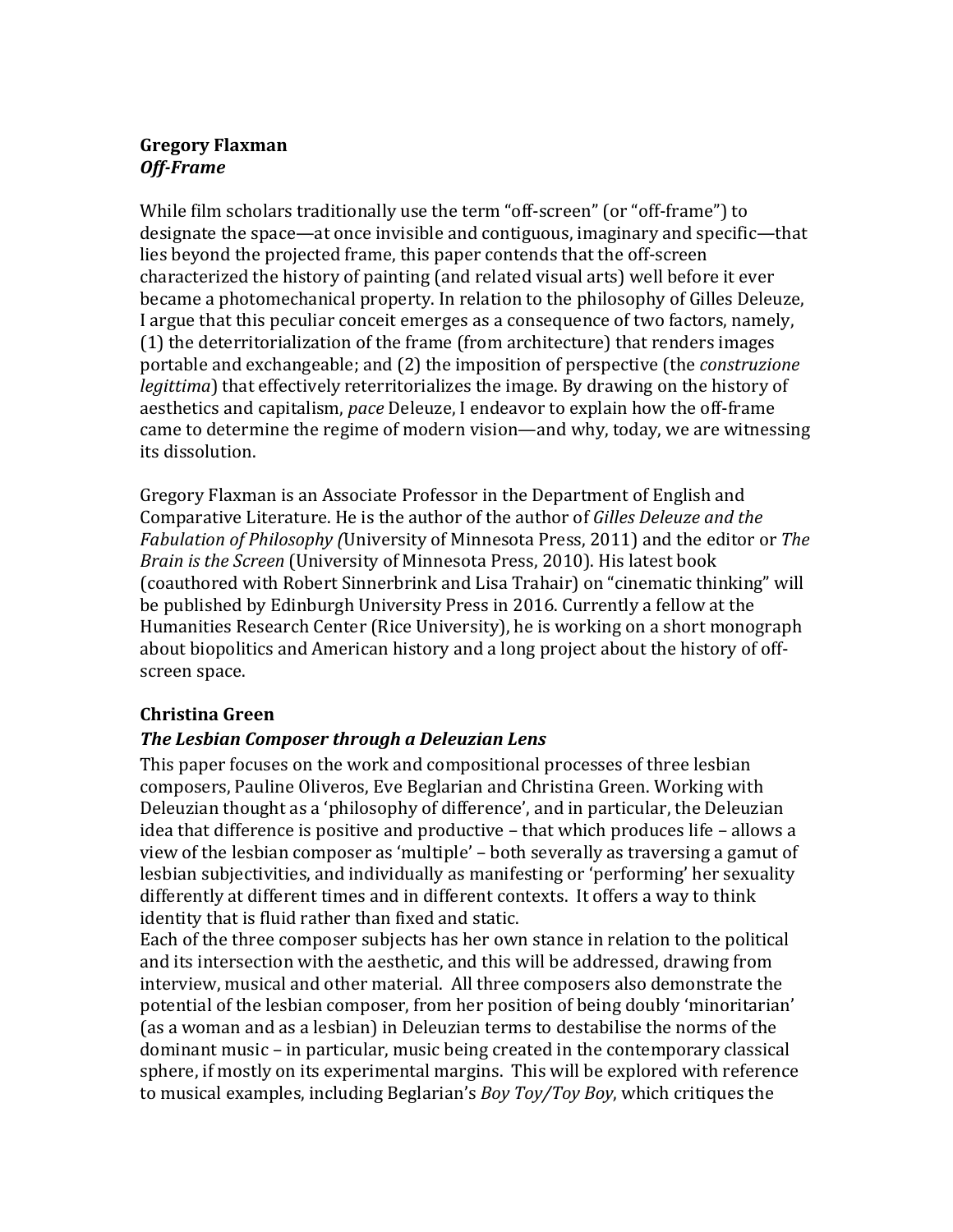male dominance of the New York experimental scene, Oliveros's *The Gender of Now*: *There But Not There*, which works with multiple/shifting 'identities' for the two instrumentalists (trombonist and pianist), and Green's *The Fallen Angel*, the first in a series of songs bringing together inspiration from both queer life and the Deleuzian idea of the nomad/nomadism.

The paper will conclude with a look at recent works by Green in which Deleuzian concepts have begun to inform the compositional process, including *No Excuses!,* a song suite/performance project foregrounding stories of women who have experienced family violence supported by Melbourne's School of Hard Knocks.

### **Norma Lam-Saw** *Deleuze's New Christ, Bartleby the Scrivener*

In his essay "Bartleby; or The Formula," Gilles Deleuze identifies the titular character of Herman Melville's "Bartleby, the Scrivener," as an expression of resistance. However in Melville's narrative, Bartleby is portrayed as fundamentally passive. Bartleby does little more than repeat the phrase, "I would prefer not to," which is seen to passively refuse his employer's requests, before he dies alone in prison at the end of the narrative. How then is Bartleby's resistance possible? While the philosopher Giorgio Agamben identifies a withdrawal, or an absence in Bartleby's passivity, which leads him to describe Bartleby as a new Messiah who saves what never was, Deleuze sees the creation of a new logic in Bartleby's "I would prefer not to," a logic that "bourgeons and proliferates." For Deleuze, Bartleby's "I would prefer not to," performs a formula that resists and abolishes all symbolic references. This agrammatical resistance not only opens up to this new logic or language, but further finds itself a political expression for Deleuze in paradigmatic image of the son under the authority of the father. The radical singularity of Bartleby's formula thus resists the arboreal structures of patriarchal hegemony for Deleuze, who sees in Bartleby a New Christ, who points towards the creation of a new political community of brothers without a father.

In this paper I will distinguish Agamben's reading of Bartleby as a new Messiah to Deleuze's recognition of Bartleby as a new Christ. I will then seek to examine the ways in which Bartleby's fundamental passivity can be a leading to resistance for Deleuze.

Norma Lam-Saw is a PhD Candidate in Comparative Literature and Continental Philosophy at Western Sydney University. Her research examines the paradox of passive resistance in the titular figure of Herman Melville's "Bartleby, the Scrivener," through readings offered by continental philosophers such as Giorgio Agamben, Gilles Deleuze and Antonio Negri.

## **Craig Lundy**

*From* **Mystique** *to* **Politique***: Artistic Expression and Political Incarnation in Péguy and Deleuze*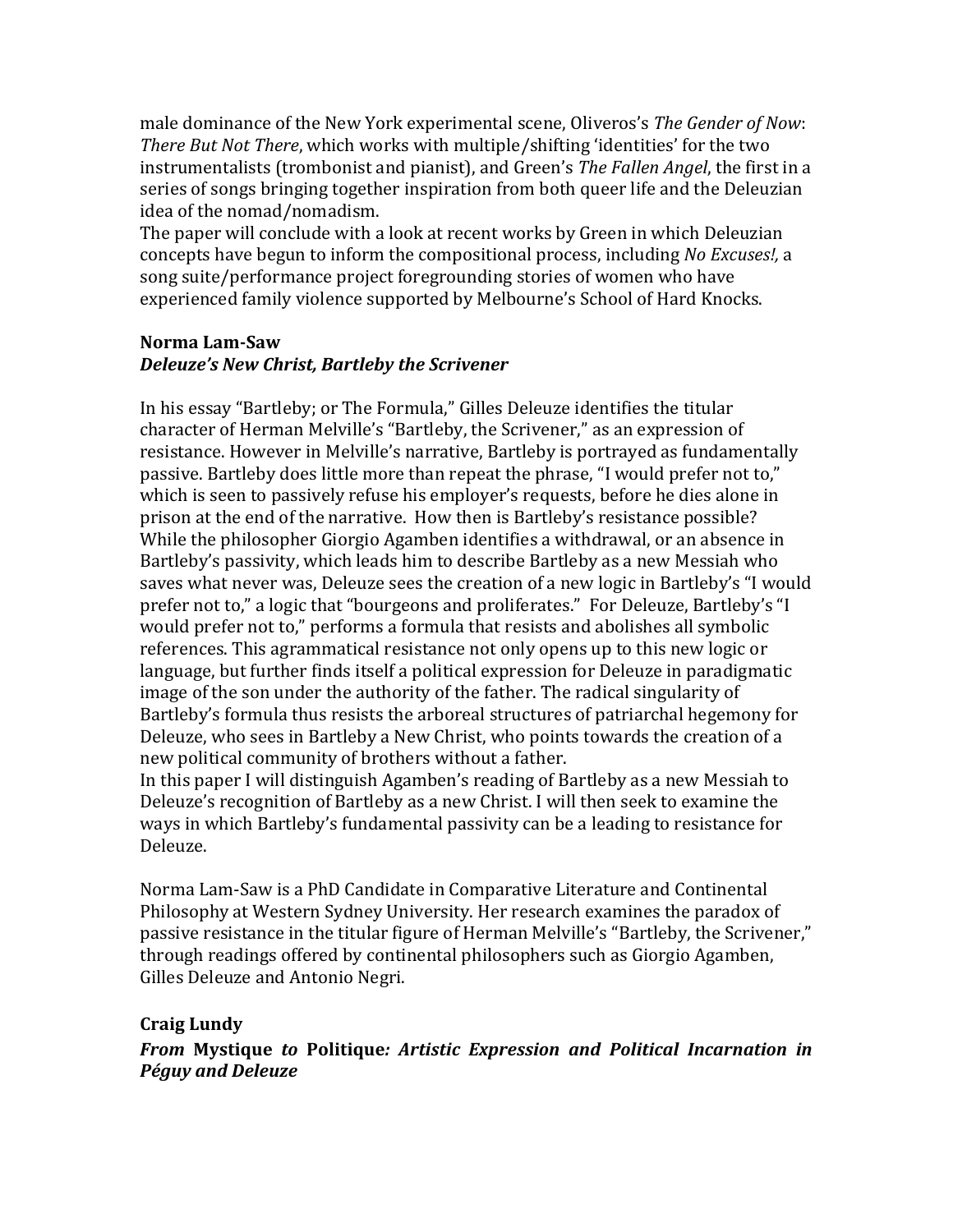In the introduction of *Difference and Repetition*, Deleuze begins by drawing on two examples from Charles Péguy to articulate a notion of repetition free of generality. One of these concerns socio-political affairs (Bastille Day), while the other has to do with art (Monet's *Nymphéas*). In this paper I will examine some of the political and artistic dimensions of Péguy's work, with special attention given to his conceptual set *mystique*/*politique*. Although these terms are not explicitly mentioned by Deleuze, the second part of this paper will explore how Deleuze engages with Péguy to develop similar yet distinct dualisms as part of his broader theories on repetition and the event.

Craig Lundy is a Postdoctoral Research Fellow in the School of Humanities and Social Inquiry at the University of Wollongong. He is the author of *History and Becoming: Deleuze's Philosophy of Creativity* (2012), *Deleuze's Bergsonism: A Critical Introduction and Guide* (forthcoming) and co-editor with Daniela Voss of *At the Edges of Thought: Deleuze and Post-Kantian Philosophy* (2015), all published by Edinburgh University Press.

### **Sally Macarthur** *The Minor and the Political: Women Making Women's Music*

This paper will argue that women making women's music disrupts the dominant narrative of Western art music history, deterritorialising it with an idiosyncratic, untimely, antihistory understood as the minor and the political. It maps a non-linear cartography of women moving forward through music to open up a genealogy of women's music. It illustrates the ways in which women's music politicises the feminine by engaging with the molar form and making it minor. It approaches women's music as a minor practice through considering the concept of the minor as set out in Deleuze and Guattari's book on Kafka in which they posit three characteristics that constitute a minor literature: 'its language is effected by a high coefficient of deterritorialization'; 'everything in a minor literature is political'; and in it 'everything takes on a collective value.' The paper will argue that women's music is an open term in becoming. Accordingly, women making music write without a standard notion of music, as a voice of what is not given, and as a 'people to come.'

### **Jon Roffe**

## *Art minus politics: on the absence of a normative politics in Deleuze's work*

This paper argues for a thesis that can be put quite simply: there is no politics in the work of Gilles Deleuze. That is, if we consider the whole of Deleuze's work from start to finish, we do not find any substantial argumentation that would support a Deleuzean politics possessing a normative dimension. This becomes particularly clear when we consider those texts – in and around *Difference and Repetition*, *Anti-Oedipus*, the *Cinema* volumes, and *What is Philosophy?* – in which art is considered from the point of view of its political potential.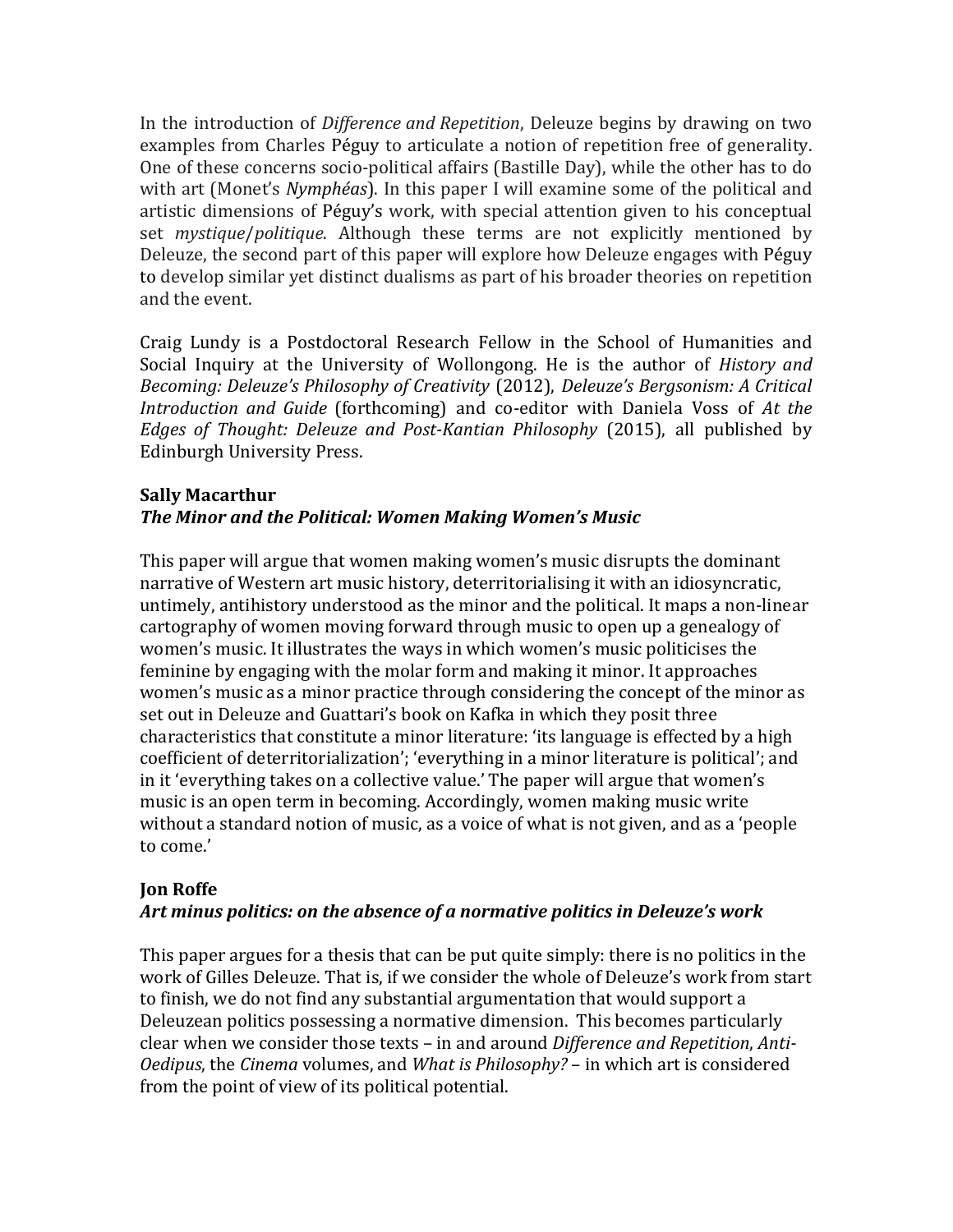I will support this thesis, in the first instance, by examining these texts themselves, which – I would like to show – rule out any direct connection between artistic practice and normative political activity. This examination casts a stark light on Deleuze's uses of the term 'politics', and leads to two conclusions: 1) that art and politics must be thought separately when we read Deleuze, and 2) that politics is primarily a descriptive term when we find it in Deleuze.

**Jon Roffe** is a Vice-Chancellor's Postdoctoral Fellow at the University of New South Wales. He was the founding convenor of the Melbourne School of Continental Philosophy, and is an editor of *Parrhesia: A Journal of Critical Philosophy*  [\(www.parrhesiajournal.org\)](http://www.parrhesiajournal.org/). The co-editor of a number of volumes on twentiethcentury French philosophy, Jon is also the author of *Badiou's Deleuze* (Acumen 2012), *Muttering for the Sake of Stars* (surpllus, 2012), *Abstract Market Theory*  (forthcoming, Palgrave), *Gilles Deleuze's* Empiricism and Subjectivity (forthcoming, EUP), *The Works of Gilles Deleuze* (forthcoming, re-press), and the co-author of *Lacan Deleuze Badiou* (EUP 2014) with AJ Bartlett and Justin Clemens.

UNSW website: <https://research.unsw.edu.au/people/mr-jon-roffe>

### **Paul Patton** *Political concepts, aesthetics and the method of dramatization*

Iain Mackenzie and Robert Porter argue in *Dramatizing the Political: Deleuze and Guattari* (Palgrave 2011) that the distinctive contribution of Deleuze and Guattari's political philosophy flows from the 'method of dramatization' that animates their work. This method, they suggest, invites us 'to take seriously the idea that philosophical-political thought, or the very formulation of political concepts, implies an aesthetic moment, a drama that necessarily and inevitably plays through conceptualization as such' (9). This paper will examine their claims in relation to the method of dramatization and the aestheticism of Deleuze and Guattari's political philosophy. It will explore this dimension of their constructivist approach to political concepts and consider examples from their own work as well as that of liberal normative political philosophers such as Rawls and Habermas.

Paul Patton is Scientia Professor of Philosophy at The University of New South Wales in Sydney, Australia. He is the translator of Deleuze's *Difference and Repetition* (Athlone, 1994) and author of *Deleuze and the Political* (Routledge, 2000) and *Deleuzian Concepts: Philosophy, Colonization, Politics* (Stanford, 2010). He is editor of *Deleuze: A Critical Reader* (Blackwell 1996) and co-editor of *Between Deleuze and Derrida*, (with John Protevi, Continuum, 2003), *Deleuze and the Postcolonial* (with Simone Bignall, Edinburgh 2010) and *Deleuze and Pragmatism* (with Sean Bowden and Simone Bignall, Routledge 2015).

W <https://hal.arts.unsw.edu.au/about-us/people/paul-patton>

## **Hannah Stark**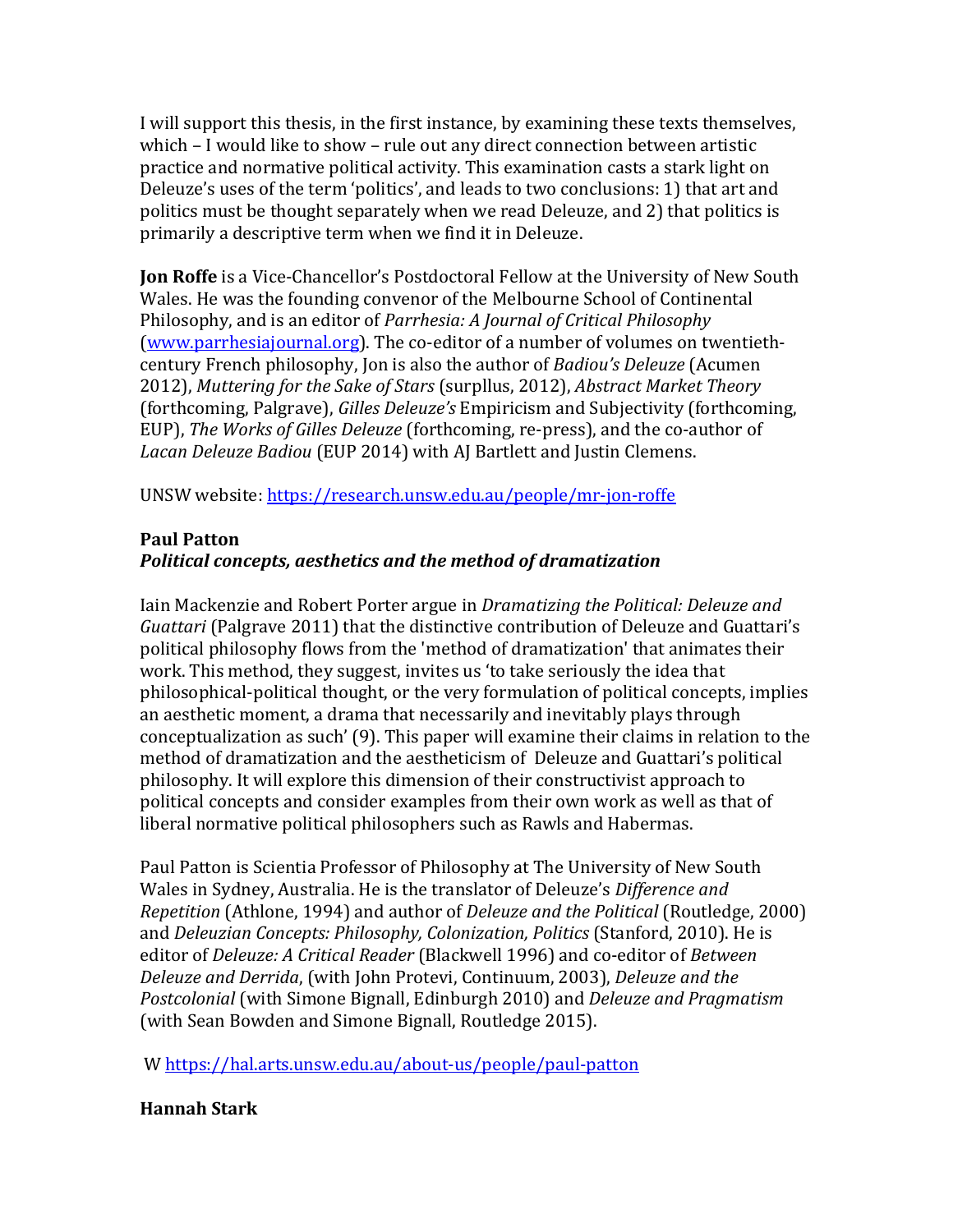### *Love and Utopia in John Cameron Mitchell's Shortbus*

In *Anti-Oedipus* and *A Thousand Plateaus* Deleuze and Guattari write about desire, love and sexuality in ways that are useful for feminist and queer politics. They advance what they call, after Marx, a "'nonhuman' sex" (1983, 294), which operates within human sexuality. Here they contrast human sex, which is caught up with unconscious investments in the social field, specifically with the economy and the workings of power in a particular socio-historical context, and the molecular sexuality of the desiring machines. Occurring beneath the level of the human person, desiring machines enact a "microscopic transsexuality" (1983, 295) in which far stranger, non-anthropomorphic nuptials take place. "Making love," they write, "is not just becoming as one, or even two, but becoming as a hundred thousand. Desiring machines or the nonhuman sex: not one or even two sexes, but *n* sexes" (1983, 296).

This paper utilises Deleuze and Guattari's work on desire, love and sex to read John Cameron Mitchell's 2006 film *Shortbus*. While this film is infamous for its explicit representation of sex, this paper engages instead with the vision of love, intimacy and intimate community at its centre. It reads *Shortbus* as a text motivated by the queer utopian impulse, described by José Esteban Muñoz, to "dream and enact new and better pleasures, other ways of being in the world, and ultimately new worlds."

Dr Hannah Stark is lecturer in English at the University of Tasmania where she teaches "Literary Theory", "Utopian and Dystopian Visions", and "Fictions of the Non/Human". Her research interests include the work of Gilles Deleuze, feminist and queer theory, philosophies of love, the nonhuman, cultural representations of climate change, and the emergence of the Anthropocene as a key conceptual framework. Most recently she co-edited *Deleuze and the Non/Human* (Palgrave Macmillan 2015) with Jon Roffe. She is currently working on *Feminist Theory After Deleuze* for Bloomsbury and, with Arun Saldanha, a special issue of *Deleuze Studies* on "Deleuze and Guattari in the Anthropocene."

#### **Michelle Stead** *Non-normative Listening Subjectivities and the Politics of Listening to Electroacoustic Music.*

The short history of electroacoustic music is a history, which, in many ways, shares in and benefits from the Eurocentric and androcentric grand narratives of centuries of art music. Yet, paradoxically, it operates on the margins of music because it directly challenges common-sense approaches to music practice that enculturates the privileging of melody and harmony as universally applicable. In this sense, electroacoustic music inhabits a strange space, a non-normative space, which is notfully-majoritarian and not-quite-minoritarian.

One of the many criticisms of electroacoustic music is that because it does not follow the same conventions of music (that often there is no melodic or harmonic development) listeners therefore require specialist skills that are different to those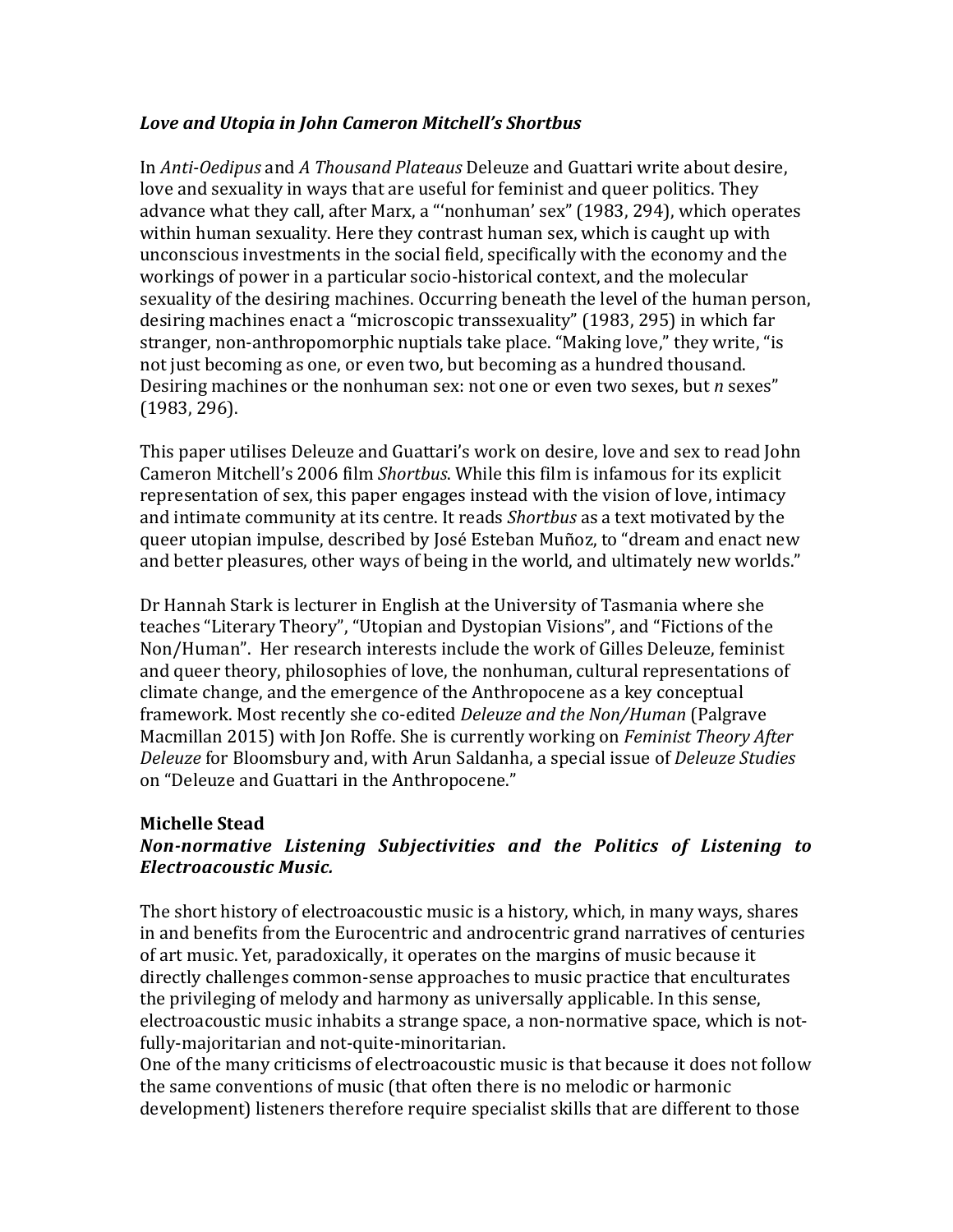that have come to be considered 'natural'. This difference *from* is negative. Electroacoustic music is therefore implicated in a complex process of identification for listeners and their experiences because it directly disrupts and destabilises centuries of immutable assumptions about how listeners are supposed to listen and, it makes these immediate to the listener. This paper will therefore consider what a non-normative listening experience *does*. How can listening to electroacoustic music be considered disruptive? And, what role does this have in the identifactory processes of listening subjects? I argue that the transformative potentiality of listening to electroacoustic music opens out to new ways of listening and makes possible new, immanent listening subjectivities.

Michelle Stead is currently in the final stages of writing a PhD at Western Sydney University where she graduated with first class honours and also lectures/tutors into the music degree. Her PhD is broadly concerned with how knowledge about listening is constructed within electroacoustic music discourse and considers how this discourse impacts the way we listen. Michelle also has a chapter in the forthcoming book (2016) *Musics Immanant Future: The Deleuzian Turn in Music* edited by Sally Macarthur, Judy Lochead and Jenny Shaw.

#### **Ian Stevenson** *Proust and the politics of listening*

This paper draws on a reading of sound and listening in Marcel Proust's *In Search of Lost Time*. Proust's seven-volume fiction has produced innumerable readings by leading theorists and philosophers. Principal themes in these accounts attend to the construction of narrative, time, memory and signification.

In contrast my work focuses solely on the construction of sound and listening in Proust's narrative. For Proust, audition is made to serve the role of medium for the exploration of habit, the multiplication and differentiation of the subject, and importantly the vehicle of memory in its various guises. Focusing on listening allows me to ask specific questions related to Proust's conception of sound. For example: how does listening figure in the politics of class, gender and aesthetic taste; the mobilization of an individual persona; the multiplication of subjectivity; and the conceptualization of art and the role of the artist.

In exploring these concepts I employ aspects of Gille Deleuze's encounter with Proust's text. Deleuze's work *Proust and Signs* is in two parts. The first, produced around 1964, focuses on the process of semiosis, which Deleuze refers to as "the emission and interpretation of signs". The second part produced almost ten years later replaces this concern for interpretation with a focus on "the production and multiplication of signs themselves". The issue which links these two approaches and which is initiated in the first part is what Deleuze refers to as "the image of thought" that he asserts underpins both the history of philosophy and arguably underpins all liberal or modernist politics. This critical approach that overturns commonsense allows me to observe Proust's listeners and importantly the sonic effects of the